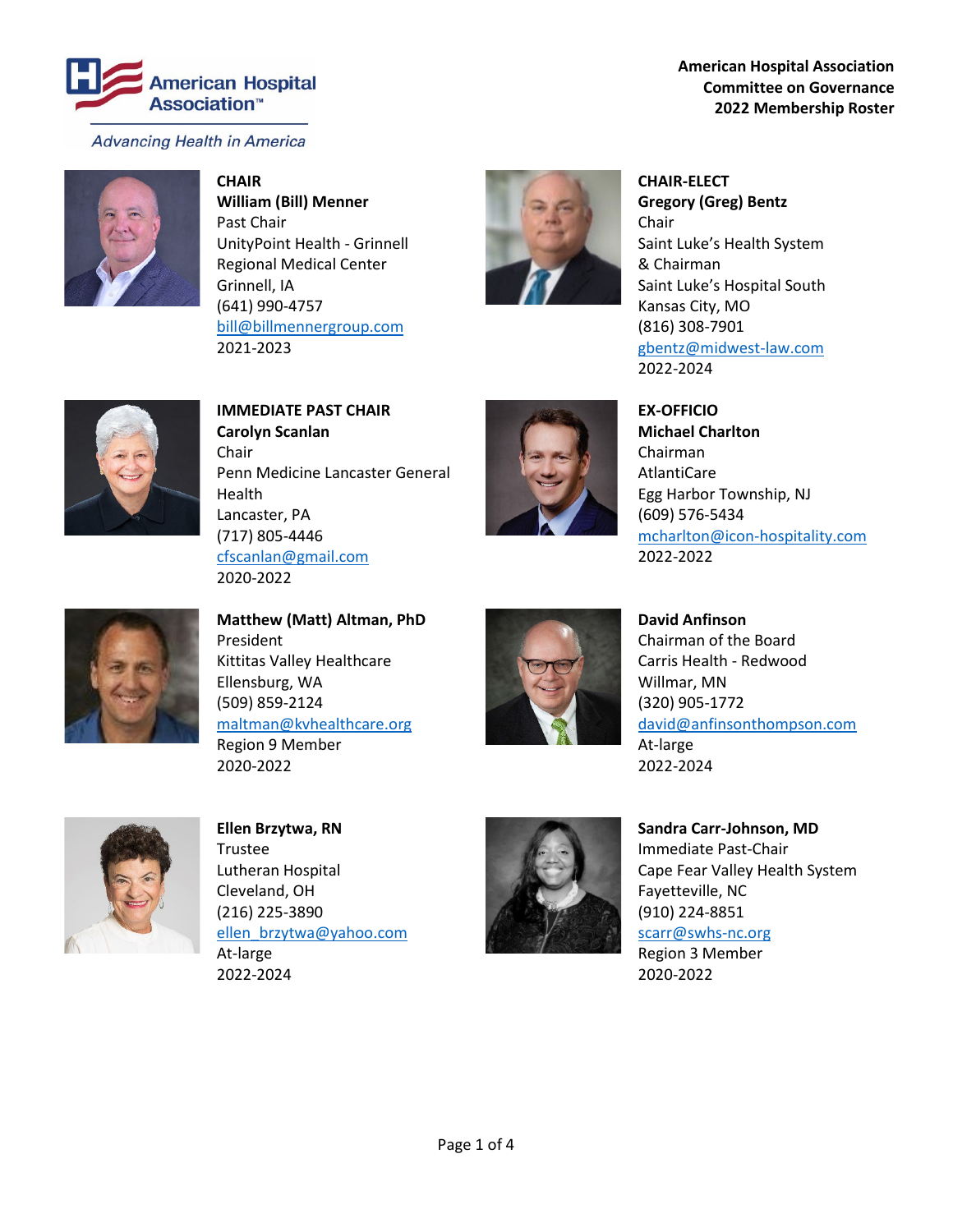

**American Hospital Association Committee on Governance 2022 Membership Roster**



**Thomas (Tom) Cassady, Jr.** Board Member Beacon Health System South Bend, IN (574) 532-5475 [tcassady@cassady.net](mailto:tcassady@cassady.net) At-Large 2020-2022



**Eddie (Ed) Choate** Chairman Baptist Health Medical Center - North Little Rock Conway, AR (501) 804-5266 [ed.choate@baptist-health.org](mailto:ed.choate@baptist-health.org) Region 7 Member 2022-2024



**Hon. Randy Clapp, JD** Board Chair El Campo Memorial Hospital El Campo, TX (979) 578-1014 [judge.clapp@329th.com](mailto:judge.clapp@329th.com) At-Large 2021-2023



**George Farris** Corporate Member Memorial Hermann Health System Houston, TX (949) 735-9338 [jswe12345@aol.com](mailto:jswe12345@aol.com) At-Large

2021-2023



**Therese Fitzpatrick, RN, PhD** President Advocate Good Samaritan Hospital Downers Grove, IL (312) 401-2738 [TFitzpatrick@KaufmanHall.com](mailto:TFitzpatrick@KaufmanHall.com) At-Large



**Sarah Fontenot, BSN, JD** Board Member Peterson Health Kerrville, TX (830) 456-9517 [sarah@sarahfontenot.com](mailto:sarah@sarahfontenot.com) At-Large 2020-2022



**Kathy Garrett, MD** Board director Orlando Health Orlando, FL (321) 282-8575 [mkgarrett326@yahoo.com](mailto:mkgarrett326@yahoo.com) At-large 2022-2024

2020-2022



**Steve Gordon, MD, MPP, FACP** Finance Committee Chair St. Charles Health System Bend, OR (503) 307-2480 [sgordonmd@gmail.com](mailto:sgordonmd@gmail.com) At-Large 2020-2022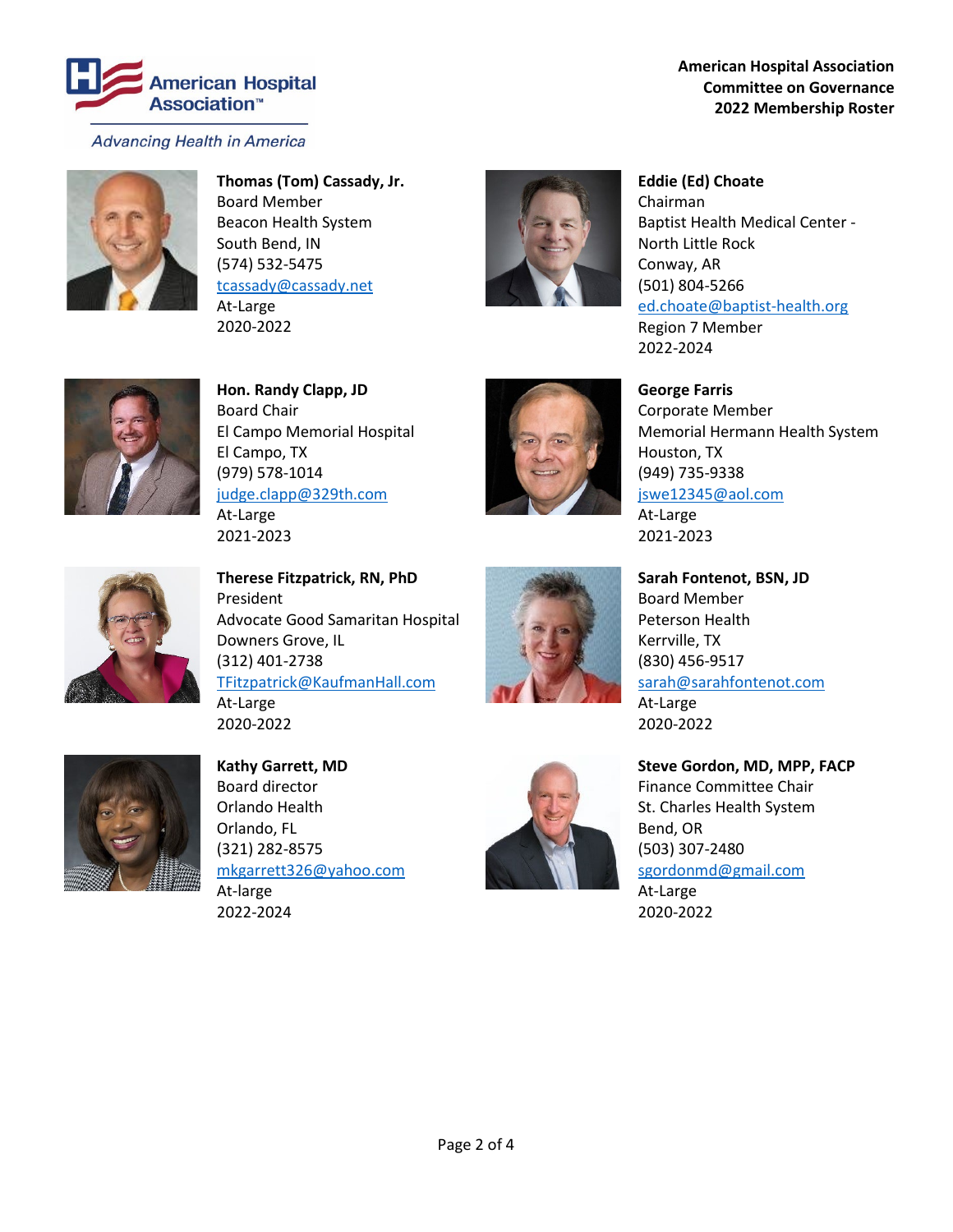

**American Hospital Association Committee on Governance 2022 Membership Roster**



**Carolyn Hardy**

Director Methodist Le Bonheur Healthcare Memphis, TN (901) 277-5551 [chardy@hendersontransloading.com](mailto:chardy@hendersontransloading.com) Region 4 Member 2021-2023



**JoAn Headington, RN** Board Member, Foundation Board Member Unity Point Health – Allen Hospital Waterloo, IA (319) 231-5543 [headjim@msn.com](mailto:headjim@msn.com) Region 6 Member

2020-2022



**James Liggins, Jr.** Director Bronson Healthcare Group Kalamazoo, MI (269) 841-6768 [jliggins@wnj.com](mailto:jliggins@wnj.com) Region 5 Member 2021-2023



**Steve Lynn**

Board Member & Chair of the Medical Staff Subcommittee Banner - University Medical Center Tucson Tucson, AZ (520) 591-4730 [steve.lynn@comcast.net](mailto:steve.lynn@comcast.net) Region 8 Member 2022-2024



**Teresa (Terry) Maltby Secretary** MercyCare Service Corporation/ Mercy Medical Center Cedar Rapids, IA (708) 712-6323 [terryrsm@aol.com](mailto:terryrsm@aol.com) At-Large



**Luis Jose Maseda** Trustee UMass Memorial HealthAlliance-Clinton Hospital Clinton, MA (617) 755-6320 [luis.maseda@gmail.com](mailto:luis.maseda@gmail.com) Region 2 Member 2011-2022



**Karen Perdue** Trustee Fairbanks Memorial Hospital Fairbanks, AK (907) 590-2278 [chenalady@gmail.com](mailto:chenalady@gmail.com) At-large

2020-2022

2022-2022



**Elizabeth (Betsy) Ryan, Esq.** Vice-Chair Inspira Health Mullica Hill, NJ (609) 306-5586 [betsyryan08554@gmail.com](mailto:betsyryan08554@gmail.com) At-Large 2021-2023